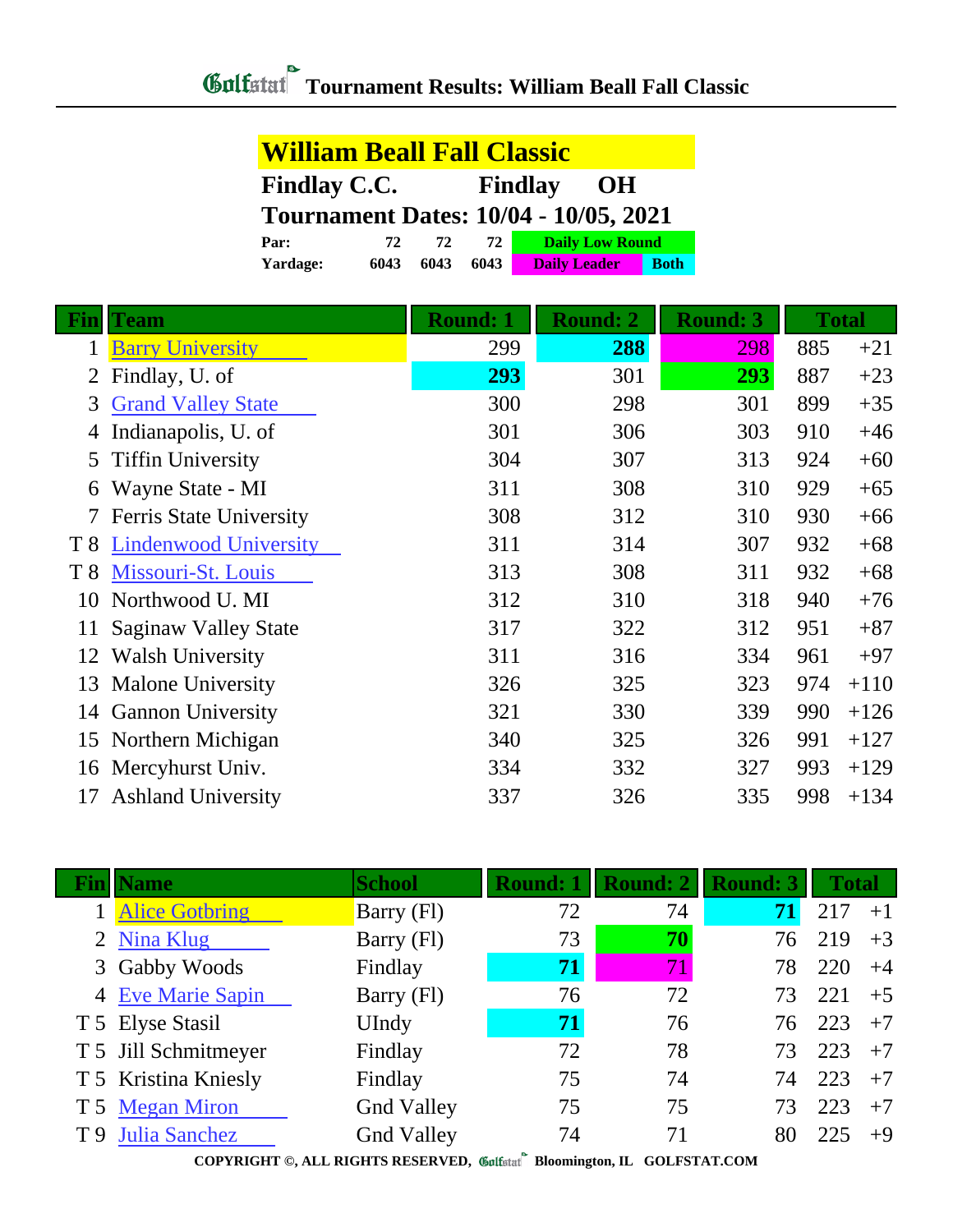## **Tournament Results: William Beall Fall Classic**

| Fin  | <b>Name</b>               | <b>School</b>     | <b>Round: 1</b> | <b>Round: 2</b> | <b>Round: 3</b> | <b>Total</b> |
|------|---------------------------|-------------------|-----------------|-----------------|-----------------|--------------|
|      | T 9 Mary Kelly Mulcahy    | Findlay           | 75              | 78              | 72              | 225<br>$+9$  |
| T 11 | <b>McKenna Montgomery</b> | Lindenwood        | 80              | 71              | 75              | $226 + 10$   |
| T 11 | Michaela Lindahl          | TU                | 76              | 76              | 74              | $226 + 10$   |
| T 11 | Paula Badino              | <b>Gnd Valley</b> | 75              | 75              | 76              | $226 + 10$   |
| T 11 | <b>Tove Brunell</b>       | MO-StLouis        | 74              | 74              | 78              | $226 + 10$   |
| T 15 | <b>Ines Dorado</b>        | No'wood MI        | 75              | 76              | 76              | $227 + 11$   |
|      | T 15 Megan Thiravong      | <b>SVSU</b>       | 77              | 77              | 73              | $227 + 11$   |
| T 15 | <b>Olivia Stoll</b>       | <b>Gnd Valley</b> | 76              | 77              | 74              | $227 + 11$   |
| 18   | <b>Avery Howard</b>       | WayneSt-MI        | 74              | 77              | 77              | $228 + 12$   |
| T 19 | <b>Addasyn Zeller</b>     | Lindenwood        | 76              | 79              | 74              | $229 + 13$   |
| T 19 | Anna Kramer               | UIndy             | 78              | 75              | 76              | $229 + 13$   |
| T 19 | Danbi Kim                 | Findlay           | 75              | 80              | 74              | $229 + 13$   |
|      | T 19 Ellen Caton          | UIndy             | 74              | 78              | 77              | $229 + 13$   |
|      | T 19 Hope Thebo           | Ferris St.        | 74              | 79              | 76              | $229 + 13$   |
| T 24 | <b>Alice Meziat</b>       | Barry (Fl)        | 78              | 74              | 78              | $230 + 14$   |
| T 24 | <b>Madison Ardelean</b>   | Walsh U.          | 75              | 74              | 81              | $230 + 14$   |
|      | T 24 Rebecca Vestman      | WayneSt-MI        | 76              | 80              | 74              | $230 + 14$   |
| T 27 | Abby Jones                | Findlay           | 80              | 77              | 74              | $231 + 15$   |
| T 27 | Alayna Eldred             | Ferris St.        | 75              | 78              | 78              | $231 + 15$   |
| T 27 | Anastasia Cordero         | Barry (Fl)        | 79              | 72              | 80              | $231 + 15$   |
| T 27 | Christina Williams        | Malone U          | 79              | 74              | 78              | $231 + 15$   |
| T 31 | Danielle Staskowski       | Ferris St.        | 78              | 77              | 77              | $232 + 16$   |
|      | T 31 Erin Mulcahy         | Findlay           | 77              | 82              | 73              | $232 + 16$   |
|      | T 31 Grace Zimmerman      | WayneSt-MI        | 79              | 75              | 78              | $232 + 16$   |
|      | T 34 Amanda Johansson     | TU                | 77              | 78              | 78              | $233 + 17$   |
|      | T 34 Cathi Graf           | UIndy             | 79              | 77              | 77              | $233 + 17$   |
|      | T 34 Noe Rodriguez Chicot | Lindenwood        | 77              | 80              | 76              | $233 + 17$   |
|      | T 34 Sarah White          | Gannon            | 74              | 76              | 83              | $233 + 17$   |
|      | T 38 Jordan Van Meter     | TU                | 73              | 80              | 81              | $234 + 18$   |
|      | T 38 Katelyn Skinner      | UIndy             | 78              | 82              | 74              | $234 + 18$   |
|      | T 38 Sydni Harding        | No'wood MI        | 81              | 77              | 76              | $234 + 18$   |
| T 41 | <b>Juliette Lecomte</b>   | MO-StLouis        | 77              | 77              | 81              | $235 + 19$   |
|      | T 41 Lexis Fickel         | Findlay           | 79              | 81              | 75              | $235 + 19$   |
|      | T 41 Lisa Mari Schumacher | TU                | 78              | 77              | 80              | $235 + 19$   |
|      | T 41 Momo Kikuchi         | MO-StLouis        | 82              | 80              | 73              | $235 + 19$   |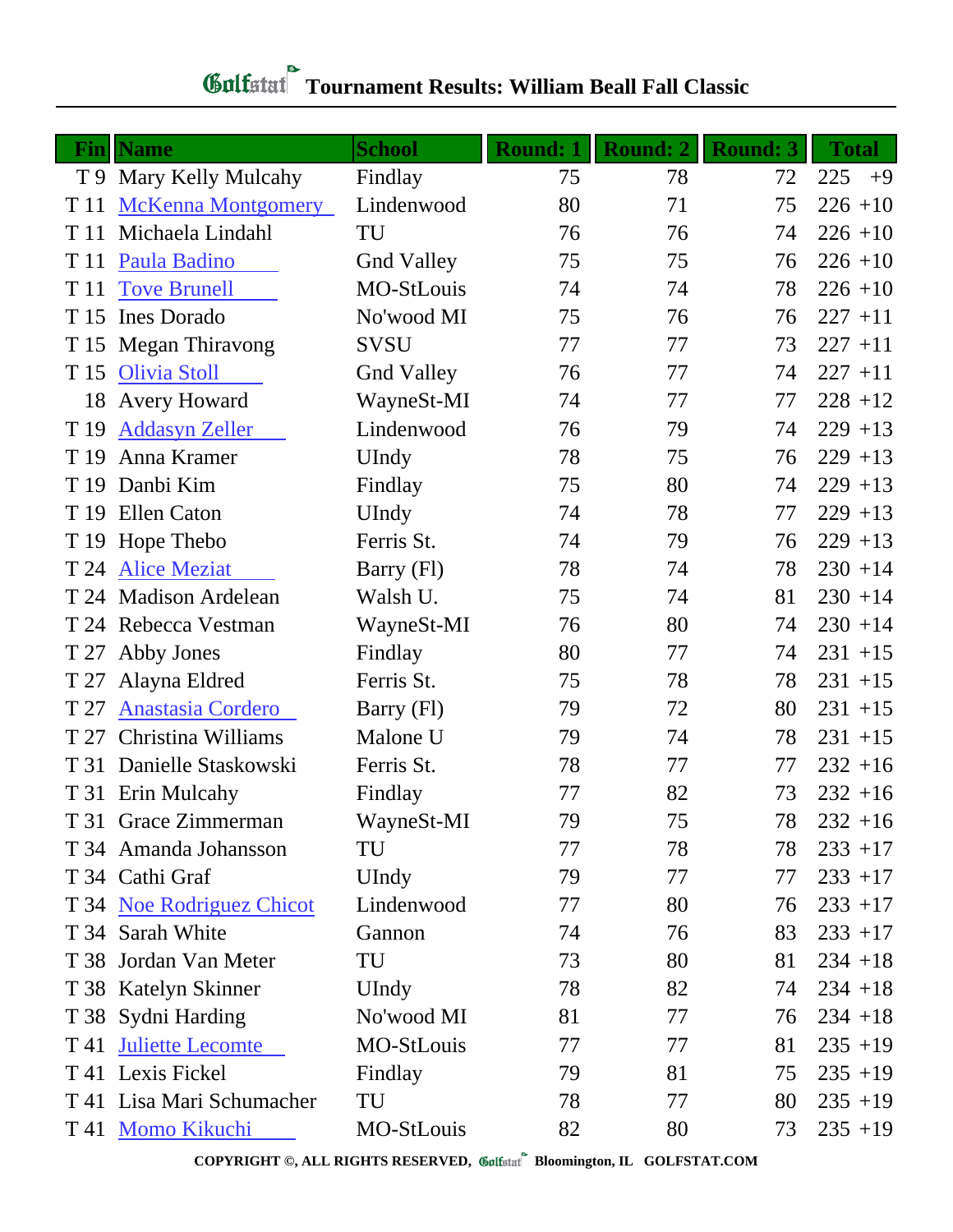## **Tournament Results: William Beall Fall Classic**

|                 | <b>Fin</b> Name           | <b>School</b>     | <b>Round: 1</b> | <b>Round: 2</b> | <b>Round: 3</b> | <b>Total</b> |
|-----------------|---------------------------|-------------------|-----------------|-----------------|-----------------|--------------|
|                 | T 45 Brook Herbstreit     | <b>SVSU</b>       | 80              | 80              | 76              | $236 + 20$   |
|                 | T 45 Morgan Colby         | No'wood MI        | 76              | 82              | 78              | $236 + 20$   |
| 47              | <b>Emily O'Brien</b>      | <b>SVSU</b>       | 79              | 78              | 80              | $237 + 21$   |
| T <sub>48</sub> | <b>Kay Zubkus</b>         | <b>Gnd Valley</b> | 83              | 77              | 78              | $238 + 22$   |
| T <sub>48</sub> | Victoria Klausner         | MO-StLouis        | 80              | 79              | 79              | $238 + 22$   |
| T 50            | Daniela Moreno            | WayneSt-MI        | 82              | 76              | 81              | $239 + 23$   |
|                 | T 50 Maria Contreras Luna | Walsh U.          | 77              | 80              | 82              | $239 + 23$   |
|                 | T 50 Sarah Scarpill       | Findlay           | 78              | 80              | 81              | $239 + 23$   |
| T 53            | <b>Alexis Savage</b>      | TU                | 82              | 76              | 82              | $240 + 24$   |
| T 53            | Annie Pietila             | NorthernMI        | 81              | 77              | 82              | $240 + 24$   |
| 55              | Samantha Tinsley          | Malone U          | 80              | 78              | 83              | $241 + 25$   |
| 56              | Jordan Pruitt             | Findlay           | 85              | 77              | 80              | $242 + 26$   |
| T 57            | Abby Grevel               | Ferris St.        | 85              | 78              | 81              | $244 + 28$   |
| T 57            | <b>Manon Labeur</b>       | MO-StLouis        | 82              | 78              | 84              | $244 + 28$   |
| T 57            | Maya Hunter               | NorthernMI        | 83              | 81              | 80              | $244 + 28$   |
| T 60            | Andrea Martinez           | Gannon            | 80              | 81              | 84              | $245 + 29$   |
| T 60            | Emma Conway               | Ashland           | 80              | 81              | 84              | $245 + 29$   |
| T 60            | Isabella Walter           | Mercyhurst        | 85              | 80              | 80              | $245 + 29$   |
| T 60            | <b>Isabelle Castro</b>    | Walsh U.          | 80              | 79              | 86              | $245 + 29$   |
|                 | T 60 Kymberly Henry       | Mercyhurst        | 79              | 84              | 82              | $245 + 29$   |
| T 65            | <b>Alexis Montgomery</b>  | Lindenwood        | 78              | 84              | 84              | $246 + 30$   |
|                 | T 65 Lauren Kempf         | Ferris St.        | 81              | 86              | 79              | $246 + 30$   |
| T 67            | Sophia Lowe               | Ashland           | 84              | 82              | 82              | $248 + 32$   |
|                 | T 67 Tyler Kautz          | No'wood MI        | 80              | 79              | 89              | $248 + 32$   |
|                 | 69 Hunter Farrell         | Malone U          | 81              | 87              | 81              | $249 + 33$   |
|                 | T 70 Grace Thompson       | Walsh U.          | 79              | 83              | 88              | $250 + 34$   |
|                 | T 70 Lillian Schlemmer    | Lindenwood        | 82              | 86              | 82              | $250 + 34$   |
|                 | T 70 Maillis Simovart     | Ashland           | 83              | 85              | 82              | $250 + 34$   |
| T 73            | Alyssa Ballaro            | Mercyhurst        | 84              | 84              | 83              | $251 + 35$   |
| T 73            | Ana Maestro               | Gannon            | 88              | 79              | 84              | $251 + 35$   |
| T 73            | <b>Mandy Ehrlich</b>      | <b>SVSU</b>       | 81              | 87              | 83              | $251 + 35$   |
|                 | T 76 Sofia Carrizosa      | Mercyhurst        | 86              | 84              | 83              | $253 + 37$   |
|                 | T 76 Sufna Gill           | No'wood MI        | 87              | 78              | 88              | $253 + 37$   |
| 78              | Grace Lindgren            | NorthernMI        | 88              | 83              | 83              | $254 + 38$   |
| T 79            | Alexis Green              | Walsh U.          | 81              | 90              | 85              | $256 + 40$   |